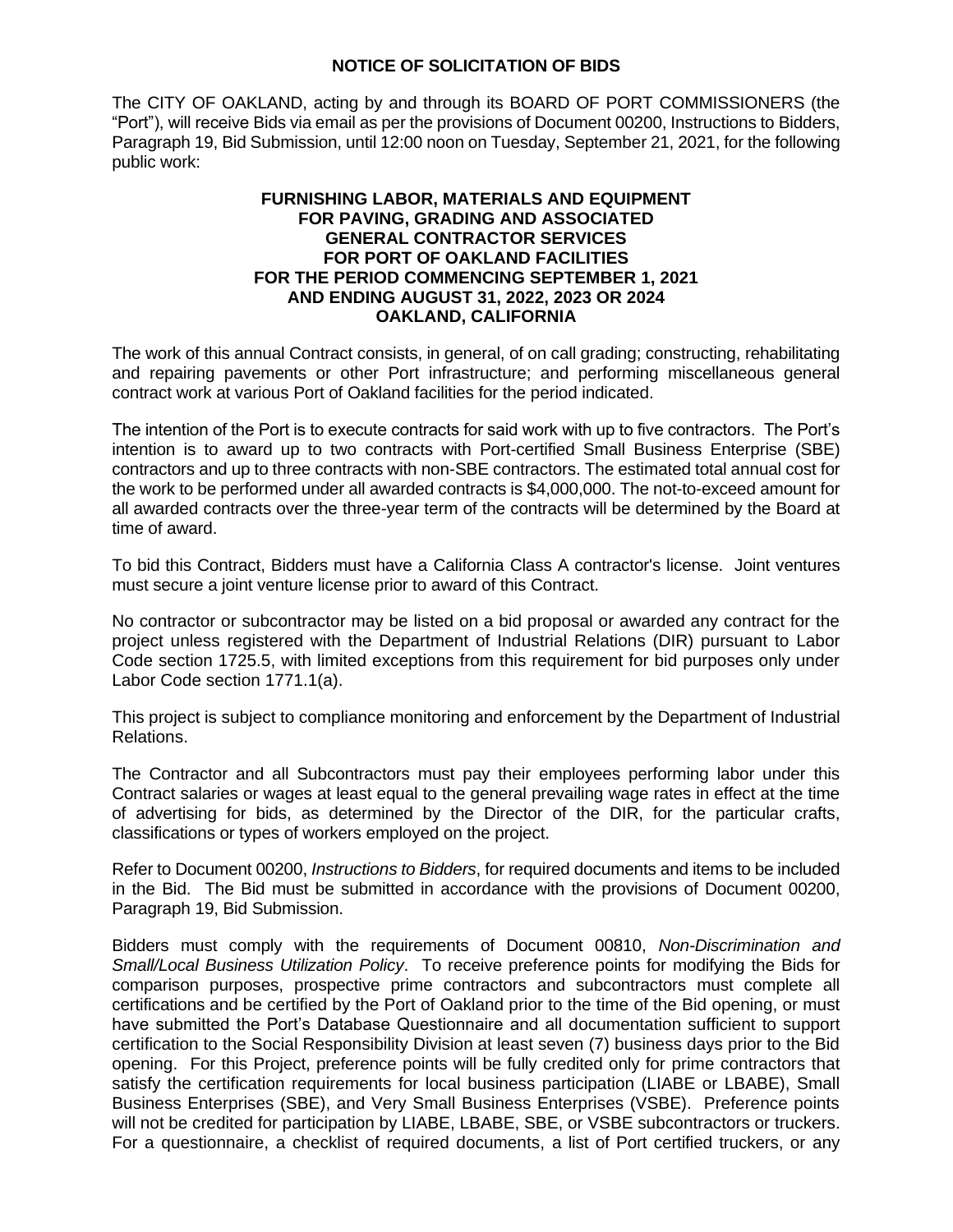questions concerning the Port's policy, you may contact Connie Ng-Wong, Contract Compliance Officer, via email at [cng-wong@portoakland.com](mailto:cng-wong@portoakland.com) or at (510) 627-1390.

The Contractor must provide insurance in the types and amounts indicated in Document 00700, *General Conditions*. Such coverage is to be applicable to the scope of services provided.

A Performance Bond and a Labor and Material Payment Bond are required for this contract. The amount of the bonds will be determined by dividing the maximum value of all work during the threeyear term of the contract by the number of contracts awarded. For contracts awarded to Portcertified Small Business Enterprise (SBE) contractors, the Port anticipates that the amount of the bonds will not exceed \$1,000,000.

Certain Instances of Work under this contract may be subject to the provisions of Document 00823R1, P*ort of Oakland Maritime and Aviation Project Labor Agreement (MAPLA) [2016] V.1*, as specified in Document 00200, *Instructions to Bidders*, Paragraph 15, Project Labor Agreement. Per the provisions of the Port's Small Business Enterprise Program, Port-certified SBE contractors who are awarded a MAPLA Instance of Work may apply for an exemption from the MAPLA provisions. For further information, please see Document 00823R1, Article 9, "MAPLA Small Business Enterprise Program".

The Contractor and all subcontractors shall pay their employees performing labor under this Contract salaries or wages at least equal to the general prevailing wage rates in effect at the time of advertising for bids, as determined by the Director of the Department of Industrial Relations of the State of California, for the particular crafts, classifications or types of workers employed on the project.

The Port will conduct a pre-bid meeting at 11:00 AM on Friday, September 10, 2021. Due to the Health Orders, the meeting will be conducted via Zoom videoconferencing. The Zoom meeting ID is 926 4667 7264. Bidders and other interested parties who wish to participate in the pre-bid meeting may do so by logging into the Zoom website at the following URL: [https://portoakland.zoom.us/j/92646677264.](https://portoakland.zoom.us/j/92646677264) Bidders and interested parties may also participate in the meeting via teleconference at 1 (669) 900-9128, using the meeting ID listed above.

The Port strongly recommends that bidders attend the pre-bid meeting. The pre-bid meeting will last approximately one hour, and will address the Port's Non-Discrimination and Small/Local Business Utilization Policy, insurance requirements, bonds, Maritime and Aviation Project Labor Agreement and any other special working conditions for this contract.

Site inspection tours will not be conducted for this project.

The work of this project is subject to Document 00455, *Construction and Demolition Debris Waste Reduction and Recycling Requirements*, included in the Project Manual.

Bidders may obtain the Bidding Documents (Project Manual) for this project on line at the Port of Oakland website at <http://www.portofoakland.com/Bids> on or after Monday, August 23, 2021. Detailed instructions on downloading the Bidding Documents are available at the following web address: [http://www.portofoakland.com/DownloadInstructions.](http://www.portofoakland.com/DownloadInstructions) Any Addenda modifying the Plans and Project Manual will be posted at the same location.

Pursuant to Port of Oakland Ordinance No. 4321, the Port of Oakland Standard Contract Provisions (February 2015 edition) are incorporated by reference into Project Manuals issued by the Port for public works construction projects. The Contract Documents consist of the approved Project Manual, any addenda and the approved terms of the Standard Contract Provisions, as specified in more detail in Documents 00520, *Agreement*, and 00800, *Supplementary Conditions – Modifications to Standard Contract Provisions*. The Standard Contract Provisions manual can be downloaded in PDF format from the same location as the Project Manual.

For questions pertaining to the download of the Project Manual, please contact Bill Russell at (510)